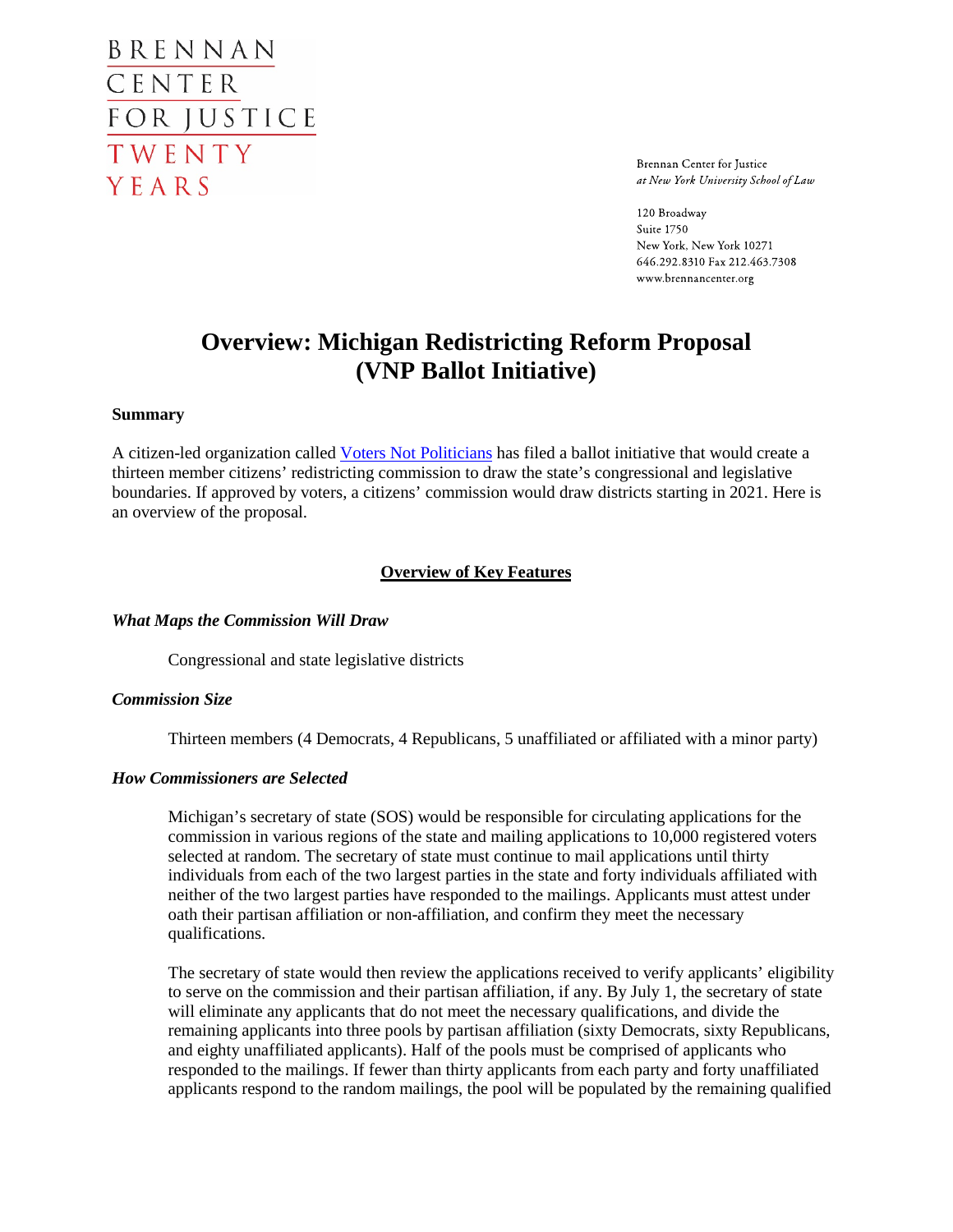applicants. The secretary of state must use accepted statistical weighting methods to ensure that the pools mirror the demographic and geographic makeup of the state. The randomly selected pools will be presented to the majority and minority legislative leaders of each chamber of the Michigan Legislature, who each may strike up to five applicants, for a maximum of twenty strikes total. From the remaining pool of applicants, the secretary of state will randomly draw the names of four Democrats, four Republicans, and five independent or third-party members.

### *Who is Eligible to Be a Commissioner*

Commissioners must be registered and eligible to vote in Michigan.

The proposal would impose several restrictions on who can serve on the commission which would also apply to relatives, eliminating potential conflicts of interest of those that might have a vested interest in the process from serving on the commission. Within six years prior to their appointment, commissioners may not have been:

- Declared candidates for or elected officials to partisan state, federal, or local office;
- Officers of or members of the governing body of a national, state, or local political party;
- Paid consultants or employees of a federal, state, or local elected official or political candidate, of a federal, state, or local political candidate's campaign, or of a political action committee;
- Employees of the legislature;
- A registered lobbyist with the Michigan Bureau of Elections or an employee of a registered lobbyist, or;
- An unclassified state employee who is exempt from classification in state civil service except for employees of courts of record, employees of the state institutions of higher education, and persons in the armed forces of the state.

Parents, stepparents, children, stepchildren, or spouses of any of the individuals disqualified from the above section and individuals disqualified for appointed or elected office by the state constitution are also ineligible to serve on the commission.

Commissioners are ineligible from holding partisan elective office at the state, county, city, village, or township level five years after serving on the commission.

#### *How a Map Gets Approved*

A majority vote of the commission is required to approve a plan, which must include at least two commissioners affiliated with each major political party, and two commissioners affiliated with neither party.

If no plan receives the required majority vote, each commissioner may submit a proposed plan to the commission for consideration. Each commissioner shall rank each plan according to her/his preference. The commission will adopt the plan receiving the highest points that is also ranked among the top half of plans by at least two commissioners not affiliated with the party of the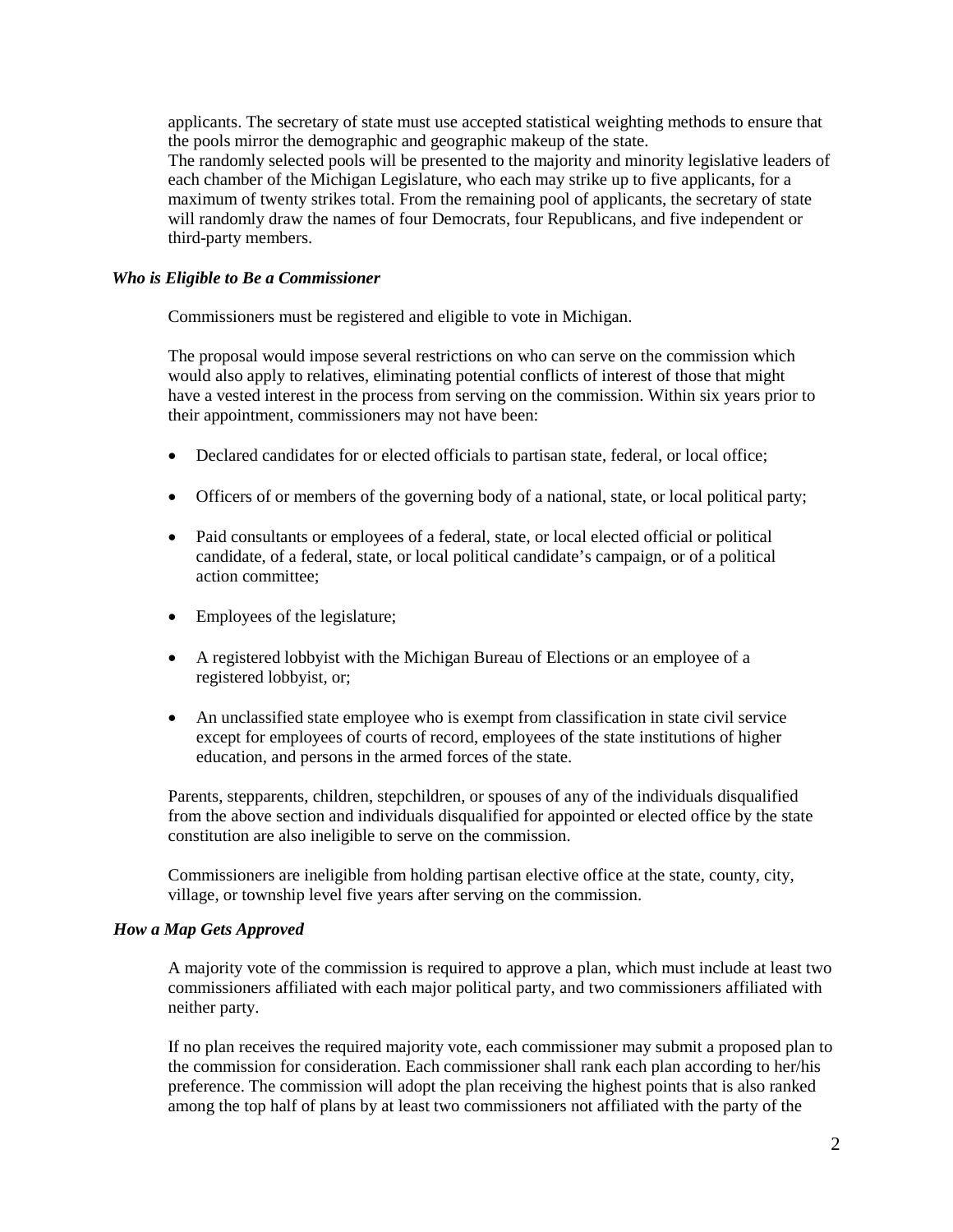commissioner submitting the plan, or by at least two commissioners affiliated with a major party, in the case of plans submitted by a non-affiliated commissioner. In the event of a tie, all plans are submitted to the secretary of state who will select a plan at random.

All final decisions regarding other commission proceedings must be made with a majority of commission members, with the exception of the firing or retention of professional staff, consultants, or experts, which requires approval from at least one commissioner from each of the two largest parties and one commissioner affiliated with neither party.

All final decisions are recorded and the record must be made available to the public upon request.

#### *The Rules That Must Be Followed in Drawing a Map*

The commission must use the following criteria in drawing maps in the order of priority listed:

- 1. Districts shall be of equal population, mandated by the U.S. Constitution and must comply with the Voting Rights Act and other federal laws.
- 2. Districts shall be geographically contiguous districts. Islands are considered contiguous by land to the county of which they are a part.
- 3. Districts shall reflect the state's diverse population and respect communities of interest.
- 4. Districts may not provide a disproportionate advantage to any political party, determined by using accepted measures of partisan fairness.
- 5. Districts may not be drawn to (dis)favor any candidate or incumbent.
- 6. Districts shall reflect county, city, and township boundaries.
- 7. Districts shall be compact.

Communities of interest are defined as, but not limited to, populations with shared cultural or historic characteristics or economic interests. Communities of interest do not include relationships with political parties, incumbents, or political candidates.

Before voting on a map, the commission must test the map using the appropriate technology to determine compliance with the goals and rules listed above. The commission must publish the results of those tests and any computer source code used to conduct the test in advance of the meeting to vote on the proposed maps.

#### *Public Input and Transparency*

Nine members, including one from each subpool, constitutes a quorum, and all commission meetings require a quorum. Commission meetings are open to the public, and the commission is required to hold at least ten public hearings to solicit input both before, and five public hearings after drawing proposed maps in different geographic locations across the state. The commission must provide advanced notice of all its meetings. Commission meetings must also use technology to provide a method for the public to watch hearings and submit comments in real time.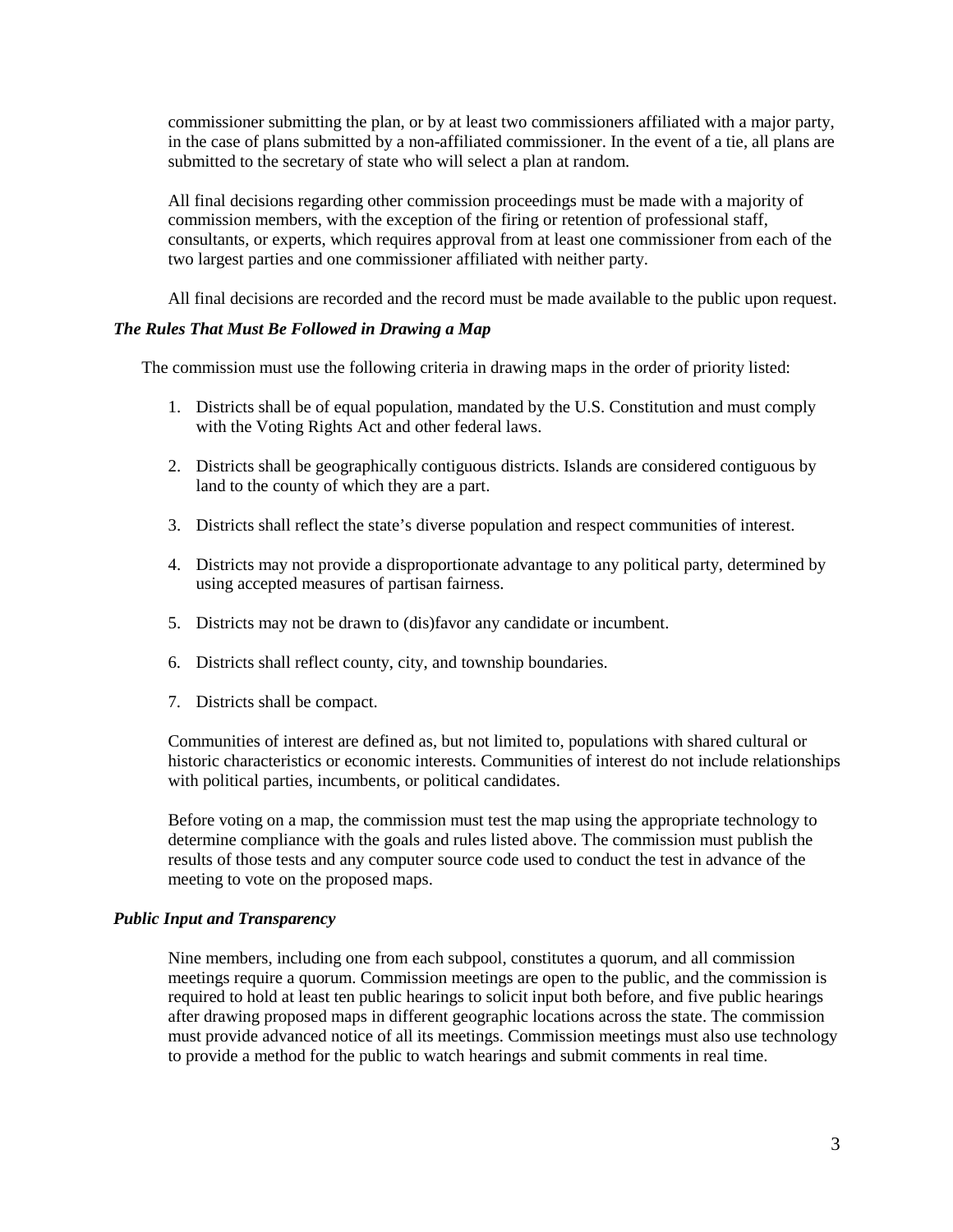The commission, its staff, attorneys, and consultants may not discuss redistricting matters outside of public hearings unless the communication occurs in writing or at a previously public forum and will help the commissioner gain information relevant to the performance of their duties.

The public may also submit plans and any other supporting materials, including any underlying data, for the commission to consider.

The commission must publish the proposed plans and allow at least forty-five days for public comment.

Within thirty days of adopting a final plan, the commission must publish the plans, and issue a public report, including an explanation for their decisions and the materials used to draw the plans.

## *Timing*

- By January 1, 2020 and every census year thereafter: The secretary of state will publish and mail applications.
- June 1, 2020: Deadline for applications to serve on commission.
- July 1, 2020: The secretary of state will eliminate any applicants that do not meet the necessary qualifications, separate the remaining applicants into three pools, and submit the pools to the legislative leaders.
- August 1, 2020: The legislative leaders may make up to five strikes, or twenty strikes total.
- September 1, 2020: The secretary of state will randomly select the thirteen members of the commission.
- November 1, 2021: Final redistricting plans must be adopted. A redistricting plan becomes law sixty days after publication.



# *Terms of Office*

The terms of the commissioners expire once the commission completes drawing maps, but not before completion of any judicial review.